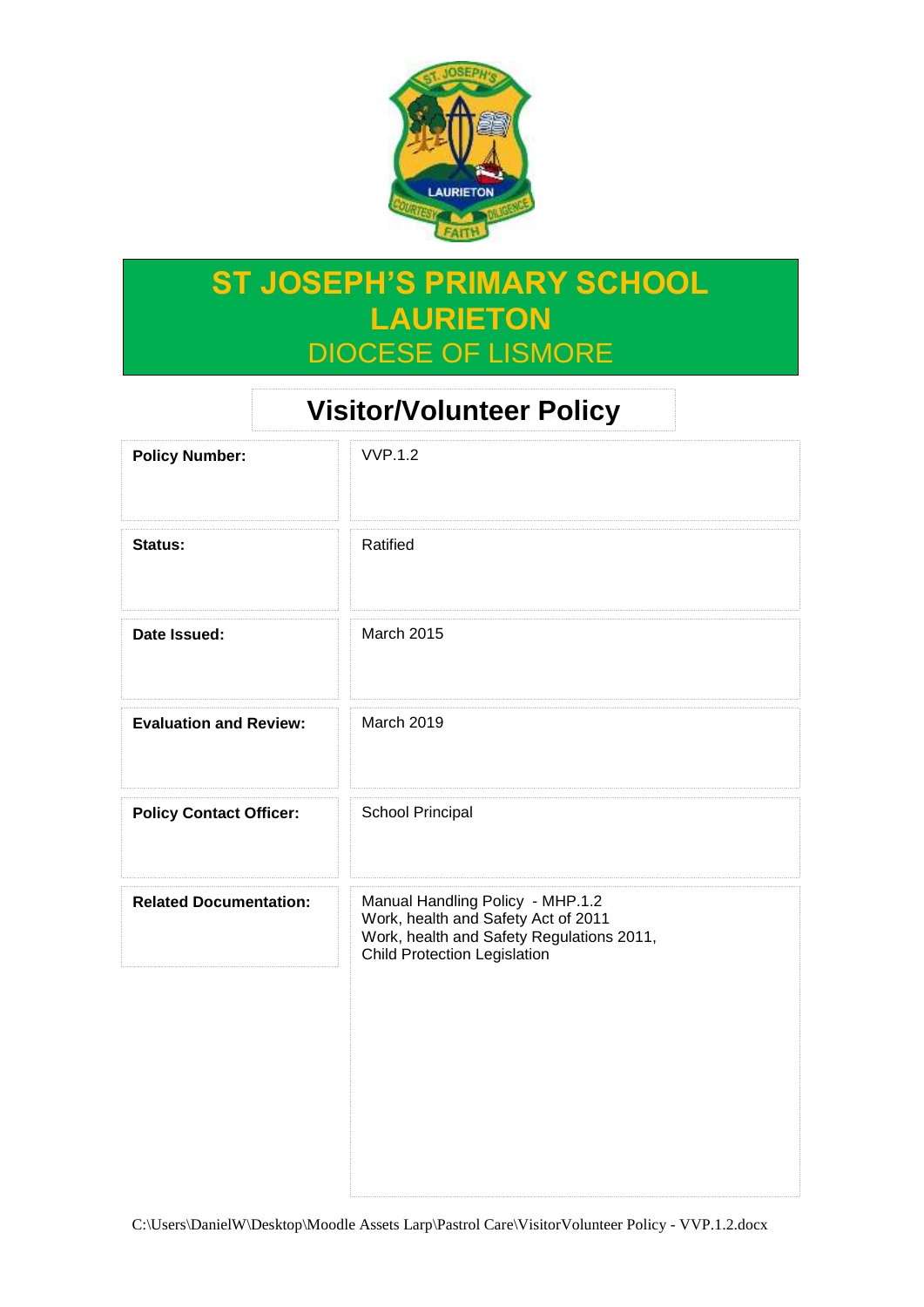### **Rationale:**

In Accordance with the Work, Health and Safety Act of 2011 & Work, health and Safety Regulations 2011, we believe that all movement of visitors to St Joseph's Primary must be carried out within the guidelines of current Child Protection Legislation.

#### **Scope:**

To ensure that all visitors to our school are kept safe at all times and that our children are also safe at all times.

### **Principles:**

### **Definitions: (where appropriate)**

### **Procedures:**

- 1. All visitors to the school between 9.00 am and 3.00 pm (Monday-Friday) will report to the school office, register in a visitor's book and receive a badge. *NB* – Please read exceptions to this policy below.
- 2. The visitors badge is to be worn at all times while on the school premises.
- 3. On leaving the school the visitor must "sign-off" and return the badge.
- 4. Canteen workers will register in a separate book and receive badges from the canteen.
- 5. Persons found not wearing a badge will be referred to the Principal or Assistant **Principal** immediately.
- 6. Children will be informed on this policy at the beginning of the school year.
- 7. Visitors are asked to use the staff, or canteen toilet facilities, not the children's facilities.
- 8. The continuous ringing of the school evacuation button/siren is for school evacuation in an emergency. All school visitors are expected to comply with the school evacuation policy in an emergency. This requires an immediate response.
- 9. The ringing tone ascending in volume, of the school lockdown button/siren is the signal for school lockdown procedures to take place. This requires an immediate response.
- 10. Inform all children of the Visitors Policy at the beginning of each year, so that they are aware of the procedures.
- 11. Include a copy of the Visitors Policy and Procedures in the Parent Information Booklet each year.

#### **Exceptions to the Wearing Of a Badge**

1) People who enter the school to "drop off" or "collect" a child.